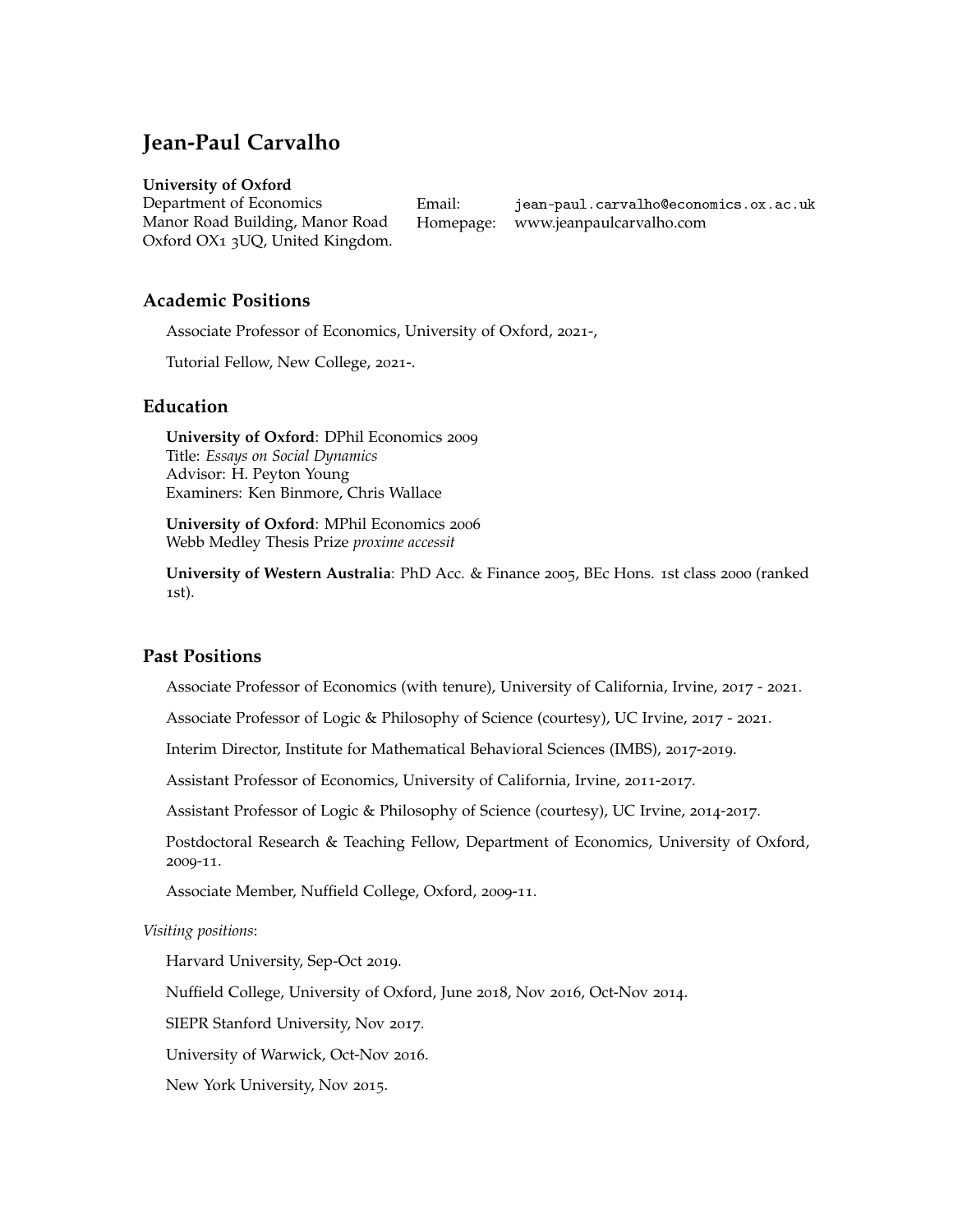## <sup>2</sup> **Books and Edited Volumes**

#### **Advances in the Economics of Religion**

Eds: J-P Carvalho, S. Iyer, J. Rubin Palgrave Macmillan, 2019.

## **Articles and Book Chapters**

#### **Markets and Communities: The Social Cost of the Meritocracy**

J-P Carvalho *Journal of Institutional Economics* 18(3), 2022, 501-519.

#### **The Formation of Religious Beliefs and Preferences**

J-P Carvalho, M. McBride *Handbook of Labor, Human Resources and Population Economics*, forthcoming.

#### **The Economics of Religious Communities**

J-P Carvalho, M.D. Sacks *Journal of Public Economics* 201, 2021.

#### **Cultural Transmission and Religion**

J-P Carvalho, A. Bisin, T. Verdier *Handbook of Economics and Religion* (ed. Robert M. Sauer), forthcoming 2023, World Scientific.

#### **Religion and Terrorism: The Religious Utility Hypothesis**

J-P Carvalho *Handbook of the Economics of Terrorism* (eds. A. Basuchoudhary and G. Schulze), forthcoming, Cambridge University Press.

### **Elite Identity and Political Accountability: A Tale of Ten Islands**

J-P Carvalho, C. Dippel *The Economic Journal* 130, 2020, 1995–2029.

#### **Sacrifice and Sorting in Clubs**

J-P Carvalho *Forum for Social Economics* 49(4), 2020, 357-369.

#### **Religious Clubs: The Strategic Role of Religious Identity**

J-P Carvalho *Advances in the Economics of Religion* (eds. J-P Carvalho, S. Iyer and J. Rubin), 2019, Palgrave Macmillan.

**Education, Identity and Community: Lessons from Jewish Emancipation** J-P Carvalho, M.L. Koyama, M.D. Sacks

*Public Choice* 171(1), 2017, 119-143.

**Education, Social Mobility and Religious Movements: The Islamic Revival in Egypt** C. Binzel, J-P Carvalho *The Economic Journal* 127, 2017, 2553-2580.

# **Coordination and Culture**

J-P Carvalho *Economic Theory* 64(3), 2017, 449-475.

**Jewish Emancipation and Schism: Economic Development and Religious Change** J-P Carvalho, M.L. Koyama *Journal of Comparative Economics* 44(3), 2016, 562-584.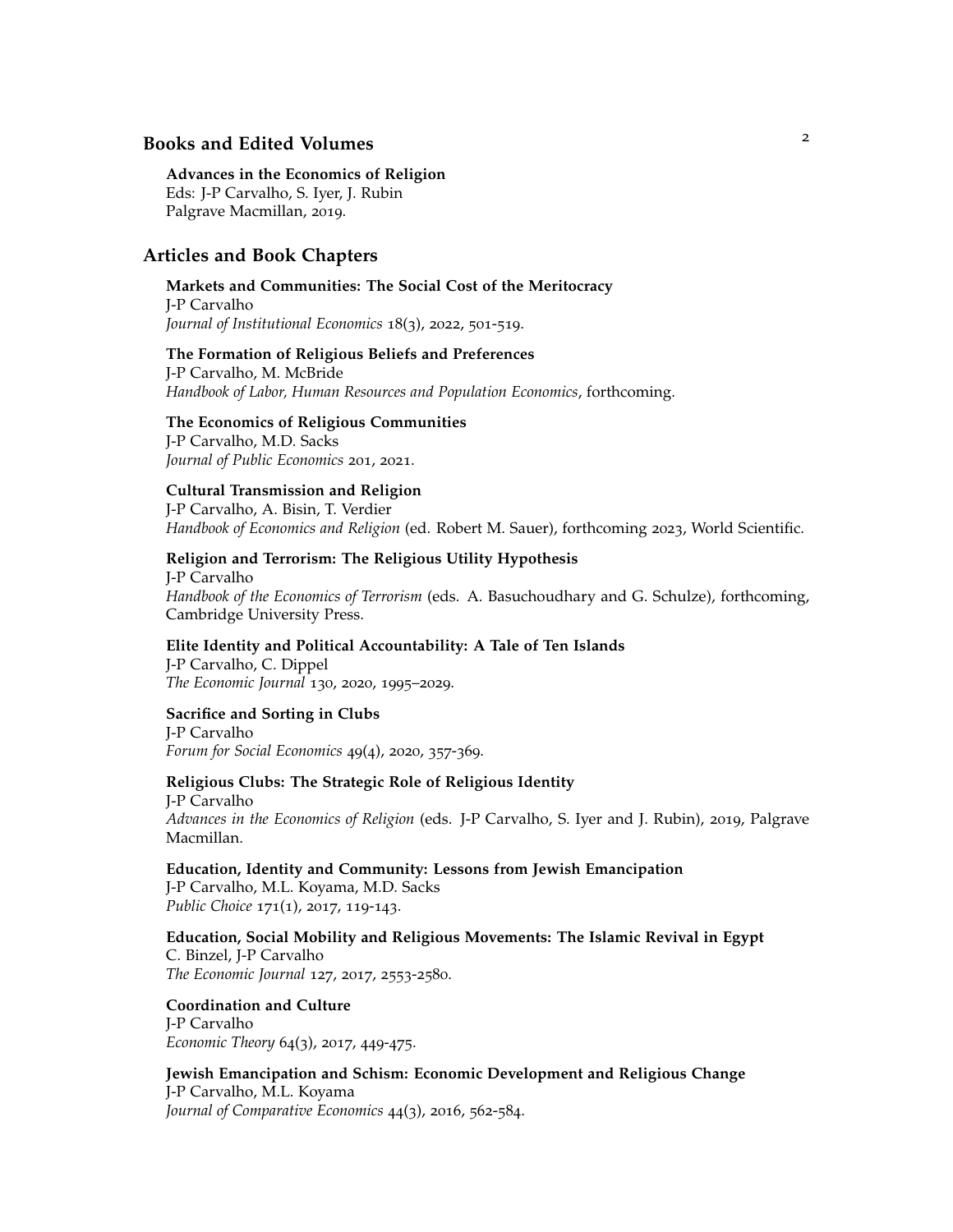#### **Identity-Based Organizations**

J-P Carvalho *American Economic Review: Papers & Proceedings* 106(5), 2016, 410-414.

#### **Veiling**

J-P Carvalho *Quarterly Journal of Economics* 128(1), 2013, 337-370.

# **Instincts and Institutions: The Rise of the Market**

J-P Carvalho, M.L. Koyama *Advances in Austrian Economics* 13 (ed. William N. Butos), 2010, 285-309.

### **Working Papers**

**Radicalization** J-P Carvalho, M.D. Sacks Revise and resubmit *The Economic Journal*.

**Identity and Underrepresentation: Interactions between Race and Gender** J-P Carvalho, B. Pradelski Revise and resubmit *Journal of Public Economics*.

**Affirmative Action with Multidimensional Identities** J-P Carvalho, B. Pradelski, C.R. Williams.

**Zero-Sum Thinking, Demotivating Beliefs, and Economic Development** J-P Carvalho, J. Henrich, N. Nunn.

**Resisting Education** J-P Carvalho, M.L. Koyama.

## **Comments and Reviews**

**The Paths to Narrow Identities: A Comment on Dasgupta and Goyal's 'Narrow Identities'** J-P Carvalho *Erasmus Journal for Philosophy and Economics* 14(2), 2022, 77–86.

#### **Teaching**

*Graduate*: Game Theory.

*Undergraduate*: Public Economics; Core Microeconomics.

## **Honors & Awards**

Outstanding Teaching Award, UC Irvine, Spring 2020.

School of Social Sciences Dean's Award for Outstanding Undergraduate Teaching, UC Irvine, 2017.

Journal of the European Economic Association Excellence in Refereeing Award, 2017.

Outstanding Author Contribution Award for "Instincts and Institutions: The Rise of the Market", Emerald Literati Network, 2011.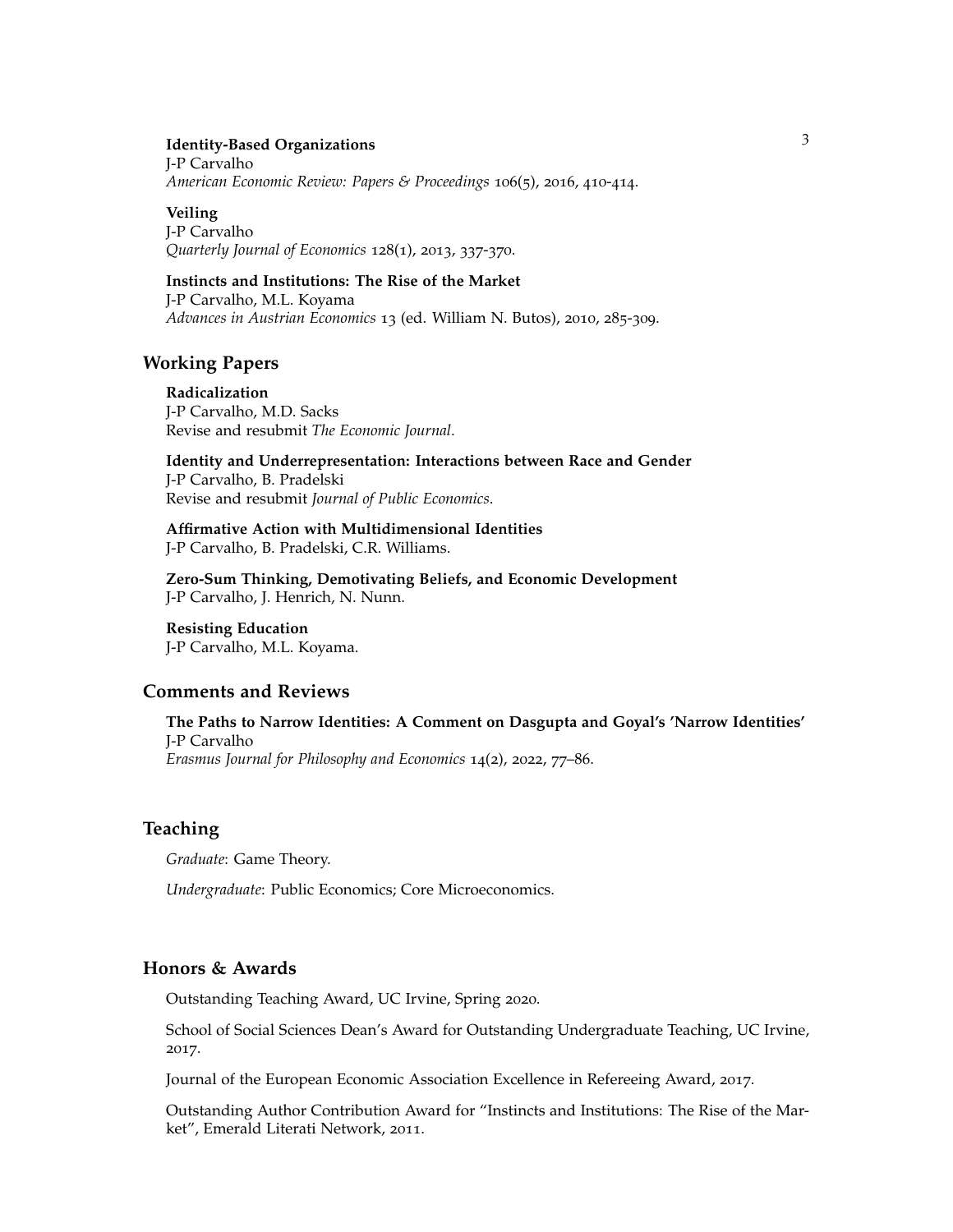Selected for Young Talent Session, Royal Economic Society Annual Conference, 2011.

Robert Solow Fellowship, Cournot Centre for Economic Studies, Paris, 2009-10.

Humane Studies Fellowship, Institute for Humane Studies, 2007-9.

Webb Medley MPhil Thesis Prize *proxime accessit*, 2006.

John Monash Scholarship, 2004-7.

Australian Postgraduate Award, 2001-4.

Resource Finance Corporation Prize for best honors student in Finance, 2000.

## **Presentations**

Association for the Study of Economics, Religion and Culture (ASREC) Annual Conference, Chapman 2022.

Seminar Series on Religious Rivalry, All Souls College, Oxford 2022.

"What Should Economists Know?" Panel, International Economics Association Conference, 2021.

Symposium on Sociality and Austrian Economics, Texas Tech University 2020.

CEPR Conference on The Economics of Religion, Venice 2019.

Network for Economic Research on Identity, Norms and Narratives (ERINN) Workshop on Social Norms, Oxford 2019.

Theoretical Research in Development Economics (ThReD) Conference, Notre Dame 2019.

Institute for Mathematical Behavioral Sciences (IMBS) Conference on Cultural Evolution and Social Norms, UC Irvine 2019.

Southwest Theory Conference, University of California Santa Barbara 2019.

Association for the Study of Economics, Religion and Culture (ASREC) Annual Conference, Boston 2019.

Network for Economic Research on Identity, Norms and Narratives (ERINN) conference, Oxford 2018.

UCI Program in Religious Studies, UC Irvine 2018.

LSE-NYU Conference on Political Science and Political Economy, London 2018.

Conference on Identity, Cooperation, and Conflict, Institute for Mathematical Behavioral Sciences (IMBS) and Center for Global Peace and Conflict Studies (CGPACS), UC Irvine 2018.

Association for the Study of Economics, Religion and Culture (ASREC) Annual Conference, Chapman University 2018.

New Economic School Conference 'Towards Effective and Equitable Development: the Role of Institutions and Diversity', Moscow 2017.

Institute for New Economic Thinking (INET) Conference, Edinburgh 2017.

Wired Japan Conference on Identity, Tokyo 2017.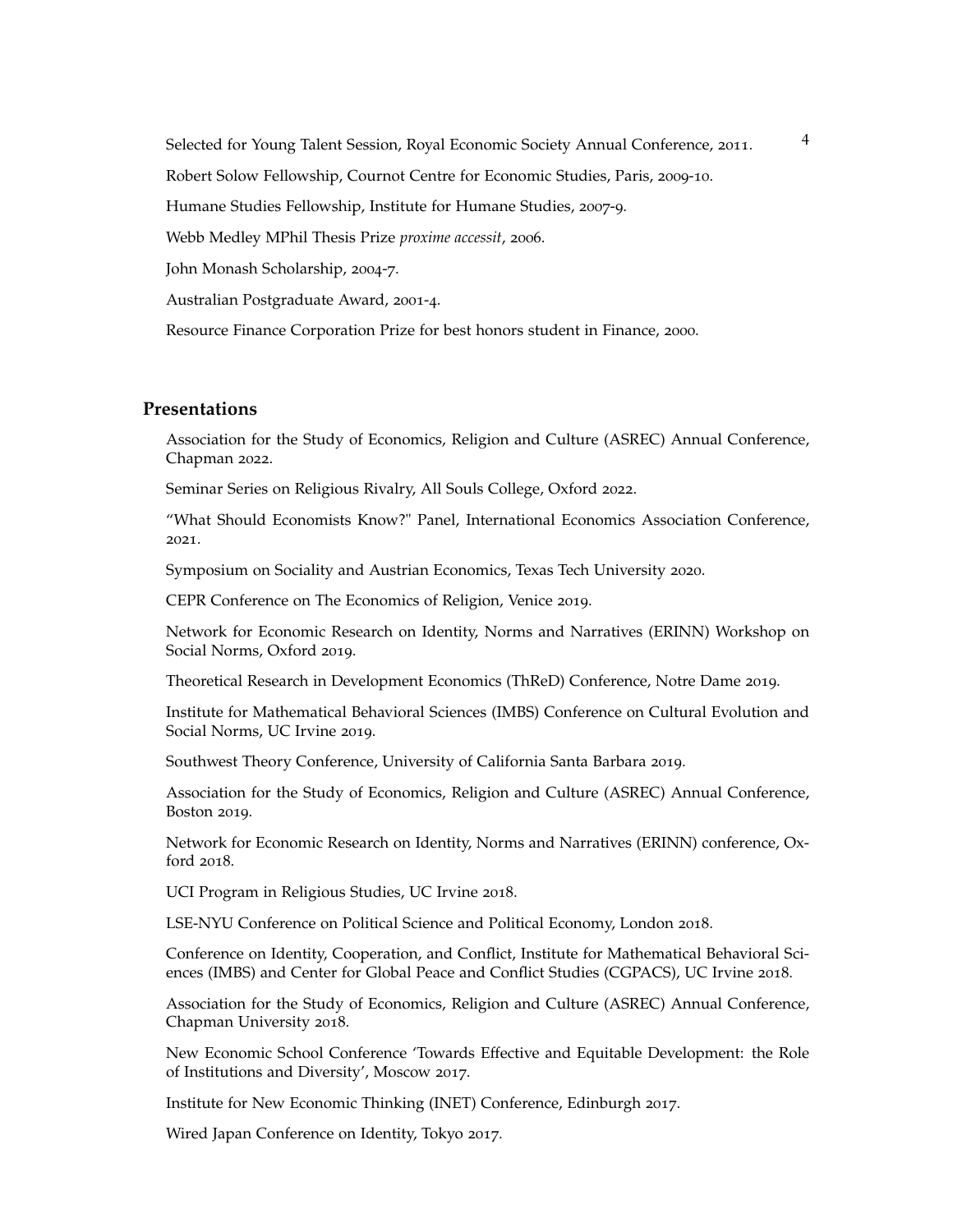Summer Colloquium on Identity Economics, London 2017.

Network for Economic Research on Identity, Norms and Narratives (ERINN) conference, Georgetown 2017.

Association for Analytic Learning about Islam & Muslim Societies (AALIMS) Annual Conference, Pomona 2017.

Association for the Study of Economics, Religion and Culture (ASREC) Annual Conference, Boston 2017.

New Economic School Conference on Social Interactions, Norms and Development, Moscow 2016.

Summer Colloquium on Identity Economics, London 2016.

Association for the Study of Economics, Religion and Culture (ASREC) Annual Conference, Chapman University 2016.

American Economic Association (AEA) Annual Conference, San Francisco 2016.

Workshop on The Economics of Cultural Transmission and Evolution, Paris School of Economics 2015.

Social Impacts of Economic Policies and Change Conference, University of Heidelberg 2015.

Summer Colloquium on Identity Economics, London 2015.

Association for the Study of Economics, Religion and Culture (ASREC) Annual Conference, Boston 2015.

Economic History Workshop, Institute for Advanced Study in Toulouse 2014.

17th World Congress of the International Economic Association (IEA), Dead Sea, Jordan 2014.

Association for the Study of Economics, Religion and Culture (ASREC) Annual Conference, Chapman University 2014.

Conference on Identity and Conflict, Center for Global Peace and Conflict Studies (CGPACS), UC Irvine 2014.

Association for Analytic Learning about Islam & Muslim Societies (AALIMS) Annual Conference, Princeton 2013.

Association for the Study of Economics, Religion and Culture (ASREC) Annual Conference, Washington DC 2013.

9th Irvine-Japan Conference, University of California Irvine 2013.

National Bureau of Economic Research, Culture and Institutions Meeting, Cambridge MA 2013.

Association for Analytic Learning about Islam & Muslim Societies (AALIMS) Annual Conference, Stanford 2012.

Association for the Study of Economics, Religion and Culture (ASREC) Annual Conference, Chapman University 2012.

Southwest Theory Conference, University of California San Diego 2012.

Evolution of Religion and Social Norms Conference, Institute for Mathematical Behavioral Sciences (IMBS), UC Irvine 2012.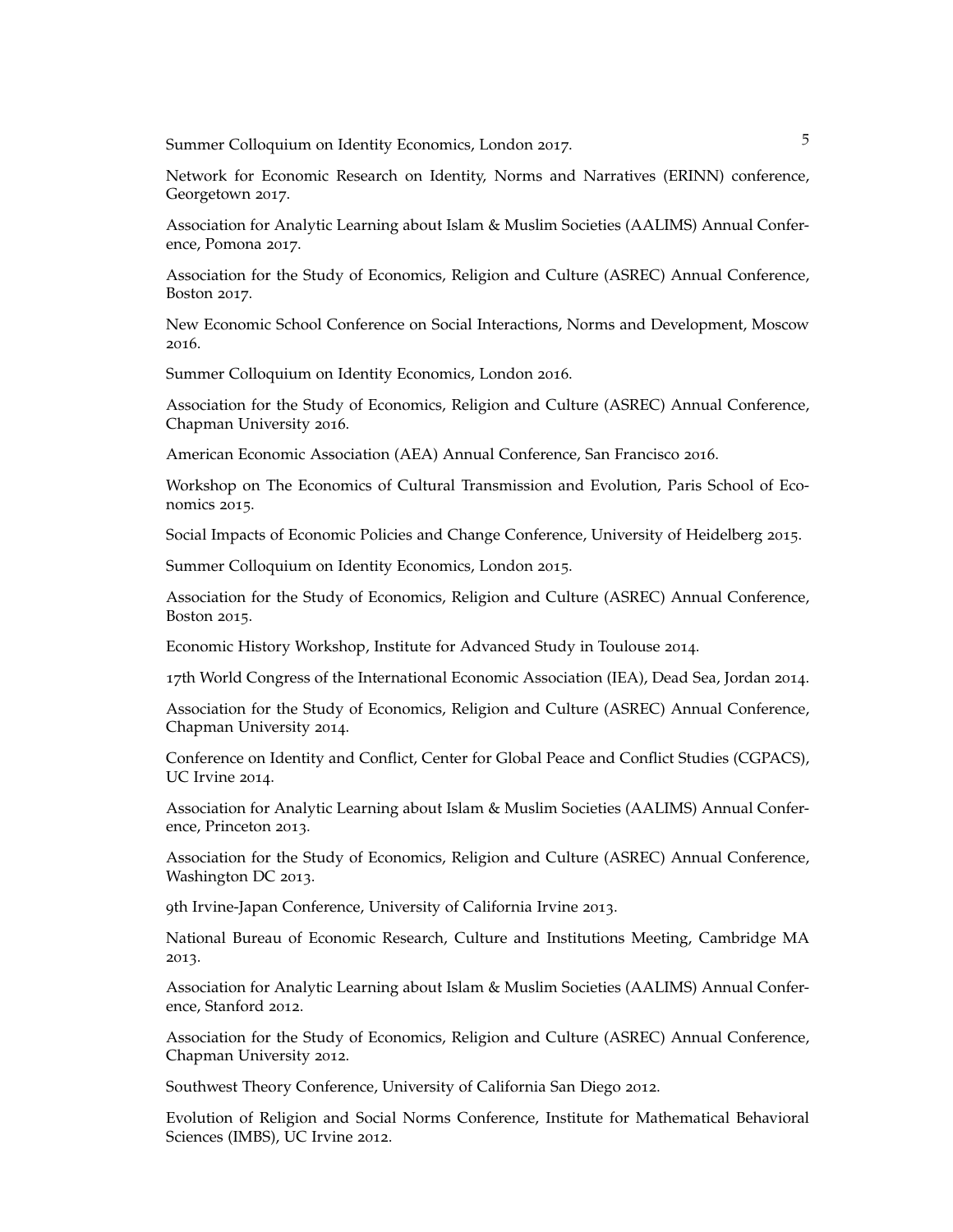Association for Analytic Learning about Islam & Muslim Societies (AALIMS) Annual Confer $6$ ence, Harvard 2011.

Royal Economic Society Annual Conference, Young Talent Session, London 2011.

Panel on "Why might faith-based groups be more accountable than others (or not)?" Global Economic Governance Programme, University College, Oxford 2010.

Social Norms in the Social Sciences Conference, University of Bristol 2010.

Econometric Society European Winter Meeting, Rome 2010.

Association for the Study of Economics, Religion and Culture (ASREC) Annual Conference, Washington DC 2009.

Coevolution of Institutions and Behaviors Workshop, Santa Fe Institute 2009.

*Seminars*: University of Cambridge (2022), Simon Fraser University (2022), University of Michigan (2021), University of Oxford (2021), University of Manchester (2020), George Mason University (2020), University of NSW (2019), Harvard University (2019), Boston University (2019), University of Oregon (2019), University of California, Riverside (2018), University of California Irvine (2017), Stanford University (2017), University of California Irvine (2016), University of Southern California (2016), University of Warwick (2016), University of Oxford (2014), University of Leicester (2014), University of Western Australia (2014), UCLA Anderson (2013), Claremont Graduate University (2013), Chapman University (2013), University of California Irvine (2012), George Mason University (2012), Chapman University (2011), Stanford University (2011), University of Birmingham (2011), University of California Irvine (2011), University of Edinburgh (2011), Royal Holloway, University of London (2011), University of Cambridge (2010), DIW Berlin (2010), Free University of Berlin (2010), University of Oxford (2010), University of East Anglia (2009), University of Oxford (2007), University of Western Australia (2006).

#### **Refereeing**

*American Economic Review*, *American Economic Journal: Economic Policy*, *American Economic Journal: Macroeconomics*, *American Economic Journal: Microeconomics*, *American Political Science Review*, *Bulletin of Mathematical Biology*, *Current Anthropology*, *Econometrica*, *Economic Theory*, *Games and Economic Behavior*, *International Economic Review*, *Journal of Comparative Economics*, *Journal of Development Economics*, *Journal of Economic Behavior & Organization*, *Journal of the European Economic Association*, *Journal of Law & Economics*, *Journal of Law, Economics & Organization*, *Journal of Political Economy*, *Journal of Public Economic Theory*, *Journal for the Scientific Study of Religion*, *Oxford Economic Papers*, *Politics, Philosophy & Economics*, *Proceedings of the National Academy of Sciences*, *Public Choice*, *Quarterly Journal of Economics*, *Quarterly Journal of Political Science*, *Rationality & Society*, *Review of Economics & Statistics*, *Review of Economic Studies*, *The Economic Journal*.

#### **Professional Service**

Association for the Study of Economics, Religion and Culture (ASREC), Board Member, 2019-.

Association for Analytic Learning about Islam & Muslim Societies (AALIMS), Board Member, 2019-.